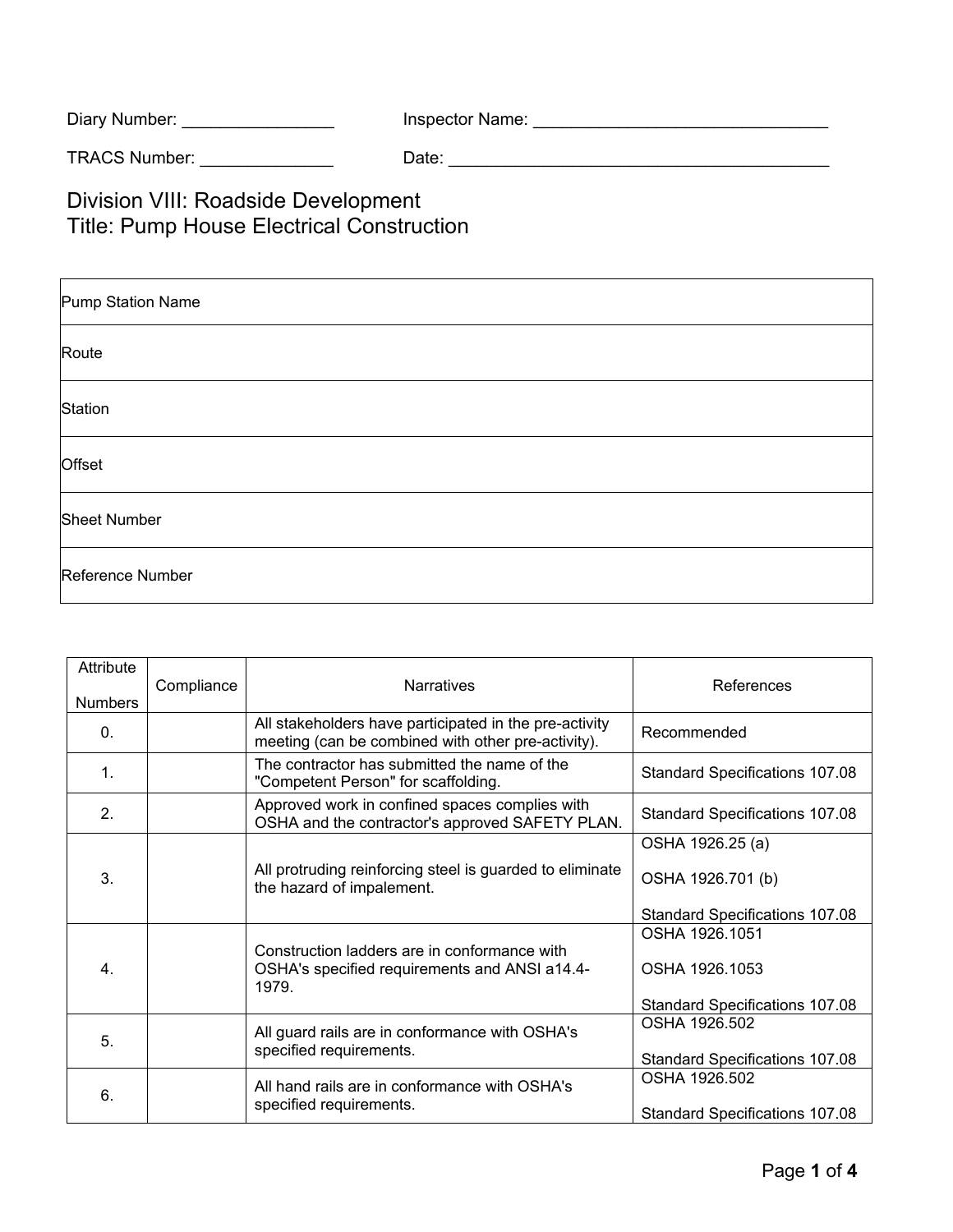| 7.  | All toe boards are in conformance with OSHA's<br>specified requirements.                                                                                                                        | OSHA 1926.502                                  |
|-----|-------------------------------------------------------------------------------------------------------------------------------------------------------------------------------------------------|------------------------------------------------|
|     |                                                                                                                                                                                                 | Standard Specifications 107.08<br>OSHA 1926.26 |
|     |                                                                                                                                                                                                 |                                                |
| 8.  | Illumination of stairwells is in conformance with<br><b>OSHA's minimum illumination intensities</b>                                                                                             | OSHA 1926.56                                   |
|     |                                                                                                                                                                                                 | <b>Standard Specifications 107.08</b>          |
| 9.  | The nameplates are drilled and fastened with suitable<br>bolts or screws, finished to match the nameplate.                                                                                      | <b>Special Provisions</b>                      |
| 10. | The nameplate is mounted on the specific item or<br>above or below the item.                                                                                                                    | <b>Special Provisions</b>                      |
| 11. | Conduits entering the slip hole in the sheet metal box<br>or cabinet are secured with a locknut on each side,<br>including an insulating bushing (National Electrical<br>Code).                 | <b>National Electrical Code</b>                |
| 12. | Exposed exterior conduits are terminated in<br>watertight conduit hubs.                                                                                                                         |                                                |
| 13. | The conduit runs are straight and true with elbows,<br>offsets and bends uniform and symmetrical.                                                                                               | <b>Special Provisions</b>                      |
| 14. | Changes in the direction of the conduit runs are<br>made with long radius bends or with conduit body<br>type fittings and screw covers.                                                         | <b>Special Provisions</b>                      |
| 15. | The conduit runs do not interfere with proper and<br>safe operations of equipment and do not block or<br>interfere with ingress or egress, including equipment<br>removal hatches.              | <b>National Electrical Code</b>                |
| 16. | Exposed conduits are securely fastened with clamps<br>or straps and run on the walls and ceiling parallel to<br>the planes of the walls and ceilings.                                           | <b>National Electrical Code</b>                |
| 17. | Flexible conduits are used for short lengths required<br>to facilitate connections between rigid conduit and<br>equipment subject to adjustment or vibration.                                   | <b>Special Provisions</b>                      |
| 18. | All flexible conduits are 20 inches or less.                                                                                                                                                    | <b>Special Provisions</b>                      |
| 19. | Conduits are reamed after threads have been cut to<br>remove burrs and are re-galvanized using zinc-rich<br>paint.                                                                              | <b>National Electrical Code</b>                |
| 20. | Bushings or conduit fittings are used at all conduit<br>terminals.                                                                                                                              | <b>National Electrical Code</b>                |
| 21. | The total of all bends in any run between outlet and<br>outlet, fitting and fitting or outlet and fitting, does not<br>exceed the equivalent of four 90 degree bends (360<br>degrees in total). | <b>National Electrical Code</b>                |
| 22. | Expansion fittings are installed across all expansion<br>joints and at other locations to compensate for<br>thermal expansion and contraction.                                                  | <b>National Electrical Code</b>                |
| 23. | All conduit buried underground is spaced two inches<br>apart using nonmetallic spacers at intervals of 10 feet<br>or less.                                                                      | <b>Special Provisions</b>                      |
| 24. | Conduit is buried a minimum of 24 inches with<br>warning tape buried 18 inches below grade.                                                                                                     | <b>Special Provisions</b>                      |
| 25. | All conduit is thoroughly cleaned of water and dirt<br>with compressed air, swabs or other approved<br>methods prior to installation of conductors.                                             | <b>Special Provisions</b>                      |
| 26. | Cable runs are continuous from terminal to terminal<br>and if spliced, are in approved terminal boxes.                                                                                          | <b>Special Provisions</b>                      |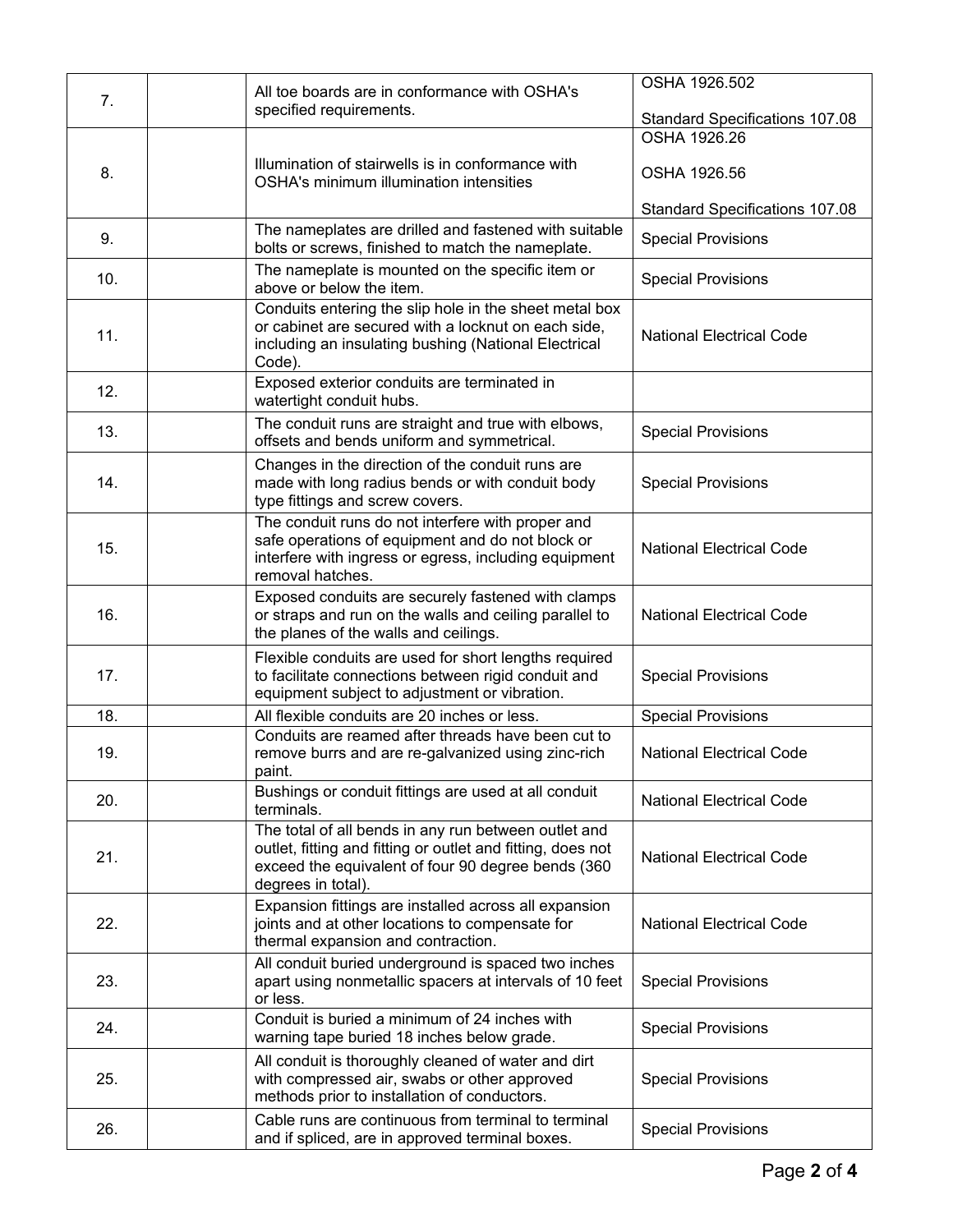| 27. | Control and signal wiring is identified at cabinets,<br>splicing, connections and termination points in<br>accordance with schedules from the equipment<br>manufacturer, contractor or as approved by the<br>Engineer. | <b>Special Provisions</b>       |
|-----|------------------------------------------------------------------------------------------------------------------------------------------------------------------------------------------------------------------------|---------------------------------|
| 28. | Cables entering free standing equipment<br>compartments from below are supported near the<br>floor with approved cable clamps and brackets.                                                                            | <b>National Electrical Code</b> |
| 29. | The receptacles located in wet wells are rated for<br>Class I locations.                                                                                                                                               | <b>National Electrical Code</b> |
| 30. | The switches located in wet wells are rated Class I,<br>Division I.                                                                                                                                                    | <b>National Electrical Code</b> |
| 31. | The switches are mounted 48 inches above the<br>finished floor.                                                                                                                                                        | <b>National Electrical Code</b> |
| 32. | The panel board interiors are mounted on a<br>reinforced steel back plate to facilitate support and<br>alignment.                                                                                                      | <b>Special Provisions</b>       |
| 33. | The ground bars are screwed to the enclosure.                                                                                                                                                                          | <b>Special Provisions</b>       |
| 34. | A circuit directory is provided, is legible and shows<br>panel board designation, the source from which feed<br>originates and equipment controlled from each circuit<br>breaker.                                      | <b>National Electrical Code</b> |
| 35. | The directory is in a protective transparent cover<br>affixed to the panel board door.                                                                                                                                 | <b>Special Provisions</b>       |
| 36. | A provision is made for additional breakers (spaces)<br>so that no additional connector or extension of<br>bussing will be required to add breakers.                                                                   | <b>Special Provisions</b>       |
| 37. | Operational tests for all power, control and lighting<br>equipment are performed to verify correct installation<br>of all components.                                                                                  | <b>Special Provisions</b>       |
| 38. | A complete grounding system which permanently and<br>effectively grounds the neutral wire of the incoming<br>electric service is installed.                                                                            | <b>National Electrical Code</b> |
| 39. | Ground conductor cables are cleaned of dirt, grease,<br>moisture and oxidations before connections are<br>made.                                                                                                        | <b>National Electrical Code</b> |
| 40. | Metal conduit is grounded by being connected to<br>equipment which is grounded, attached to grounded<br>supports or by means of independent copper<br>connections to the ground system.                                | <b>National Electrical Code</b> |
| 41. | Grounding bushings are used to establish<br>connections to the conduit.                                                                                                                                                | <b>National Electrical Code</b> |
| 42. | The grounding system test indicates that resistance<br>to ground is 6 ohms or less.                                                                                                                                    | <b>Special Provisions</b>       |
| 43. | Six certified copies of the field test are furnished to<br>the Engineer.                                                                                                                                               | <b>Special Provisions</b>       |
| 44. | The indoor and outdoor lighting systems are installed<br>and connected as shown on the plans or as approved<br>by the Engineer.                                                                                        | <b>Special Provisions</b>       |
| 45. | The fixtures are installed as shown on the plans, as<br>specified in the fixture schedule.                                                                                                                             | <b>Special Provisions</b>       |
| 46. | The fixtures are aligned and directed as shown, to<br>illuminate the desired area properly.                                                                                                                            | <b>Special Provisions</b>       |
| 47. | The fixtures are directly and rigidly mounted on their<br>supporting structure.                                                                                                                                        | <b>National Electrical Code</b> |